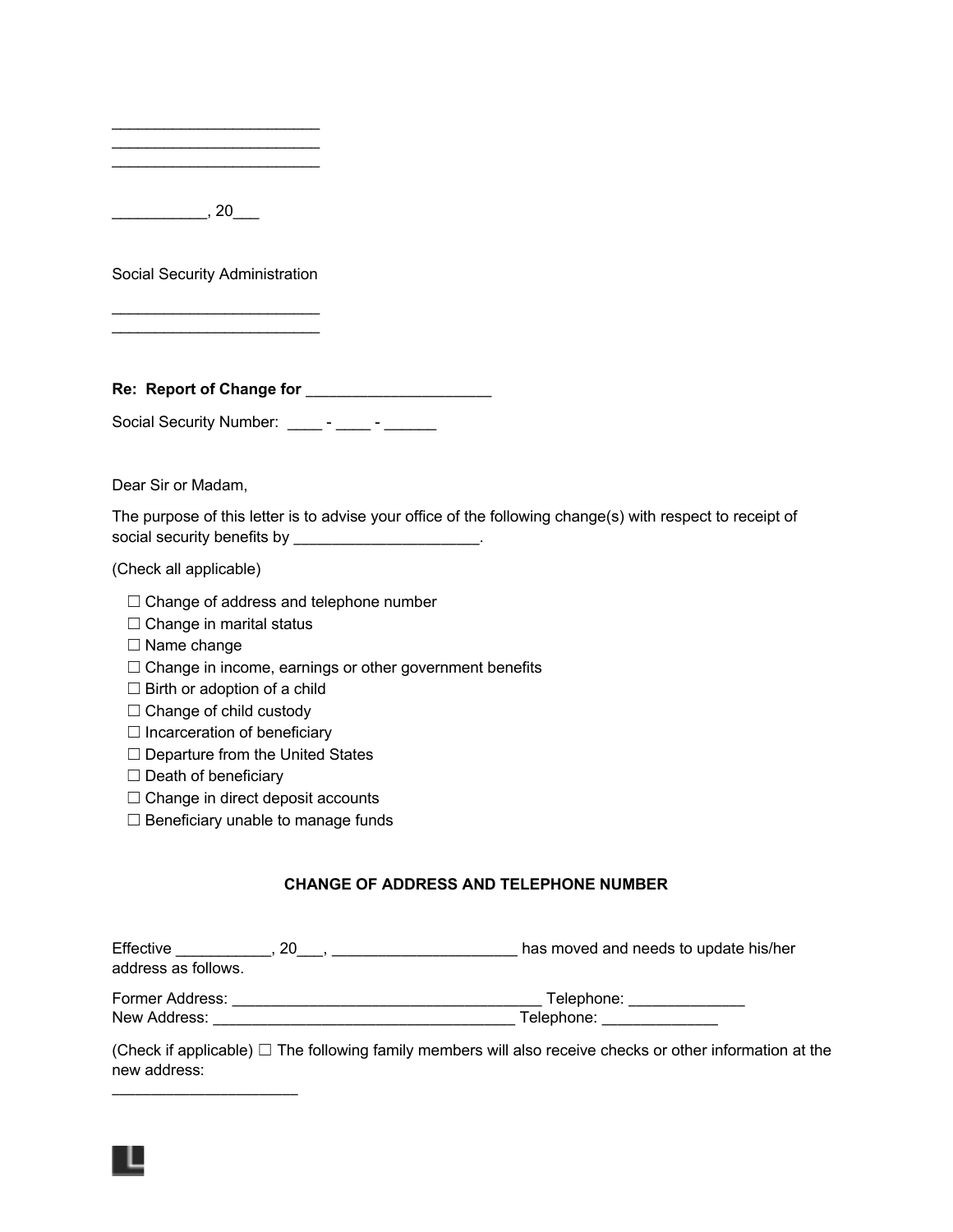# **CHANGE IN MARITAL STATUS**

On \_\_\_\_\_\_\_\_\_\_\_, 20\_\_\_, \_\_\_\_\_\_\_\_\_\_\_\_\_\_\_\_\_\_\_\_\_\_\_\_ was (Check one) ☐ married to ☐ divorced from\_\_\_\_\_\_\_\_\_\_\_\_\_\_\_\_\_\_\_\_\_\_\_. Enclosed is a certified copy of the (Check one)  $□$  marriage license  $□$ divorce decree. Please advise as to the change in benefits, if any, or if any additional information is required.

\_\_\_\_\_\_\_\_\_\_\_\_\_\_\_\_\_\_\_\_\_\_\_\_ \_\_\_\_\_\_\_\_\_\_\_\_\_\_\_\_\_\_\_\_\_\_\_\_

## **NAME CHANGE**

On \_\_\_\_\_\_\_\_\_\_\_, 20\_\_\_, \_\_\_\_\_\_\_\_\_\_\_\_\_\_\_\_\_\_\_\_\_\_\_\_ changed his/her name to \_\_\_\_\_\_\_\_\_\_\_\_\_\_\_\_\_\_\_\_\_\_\_\_. Please forward the necessary form(s) to request a new social security card reflecting this name change. Enclosed is documentation showing the name change.

## **CHANGE IN INCOME, EARNINGS, OR OTHER GOVERNMENT BENEFITS**

Effective \_\_\_\_\_\_\_\_\_\_\_, 20\_\_\_, \_\_\_\_\_\_\_\_\_\_\_\_\_\_\_\_\_\_\_\_\_\_\_\_ has had the following changes in income, earnings, or other government benefits: \_\_\_\_\_\_\_\_\_\_\_\_\_\_\_\_\_\_\_\_\_\_\_\_\_\_\_\_\_\_\_\_\_\_\_\_\_\_\_\_\_\_\_\_\_\_\_\_\_\_. Please advise if any additional information is needed.

## **BIRTH OR ADOPTION OF CHILD**

On \_\_\_\_\_\_\_\_\_\_\_, 20\_\_\_, a child, \_\_\_\_\_\_\_\_\_\_\_\_\_\_\_\_\_\_\_\_\_\_\_\_, was (Check one) □ born to □ adopted by \_\_\_\_\_\_\_\_\_\_\_\_\_\_\_\_\_\_\_\_\_\_\_\_\_\_\_. A certified copy of the □ child's birth certificate □ child's amended birth certificate □ court order is enclosed. Please advise if any additional information is needed.

## **CHANGE OF CHILD CUSTODY**

| Custody has changed for the following child(ren):                            |                  | The child(ren) was/were                                    |
|------------------------------------------------------------------------------|------------------|------------------------------------------------------------|
| in the custody of                                                            | whose address is |                                                            |
|                                                                              | . As of          | , the above-named child(ren) will<br>.20                   |
| be in the custody of<br>whose address is                                     |                  |                                                            |
|                                                                              |                  | . A certified copy of the court order to change custody is |
| enclosed. Please advise if any additional information is needed in order for |                  |                                                            |
| to receive benefits.                                                         |                  |                                                            |

### **INCARCERATION OF BENEFICIARY**

| On                  | was convicted of         |                          |  |            |
|---------------------|--------------------------|--------------------------|--|------------|
|                     | was incarcerated on      |                          |  |            |
|                     | [Imprisonment Facility], |                          |  |            |
| [Facility Address]. |                          | will be incarcerated for |  | [Length of |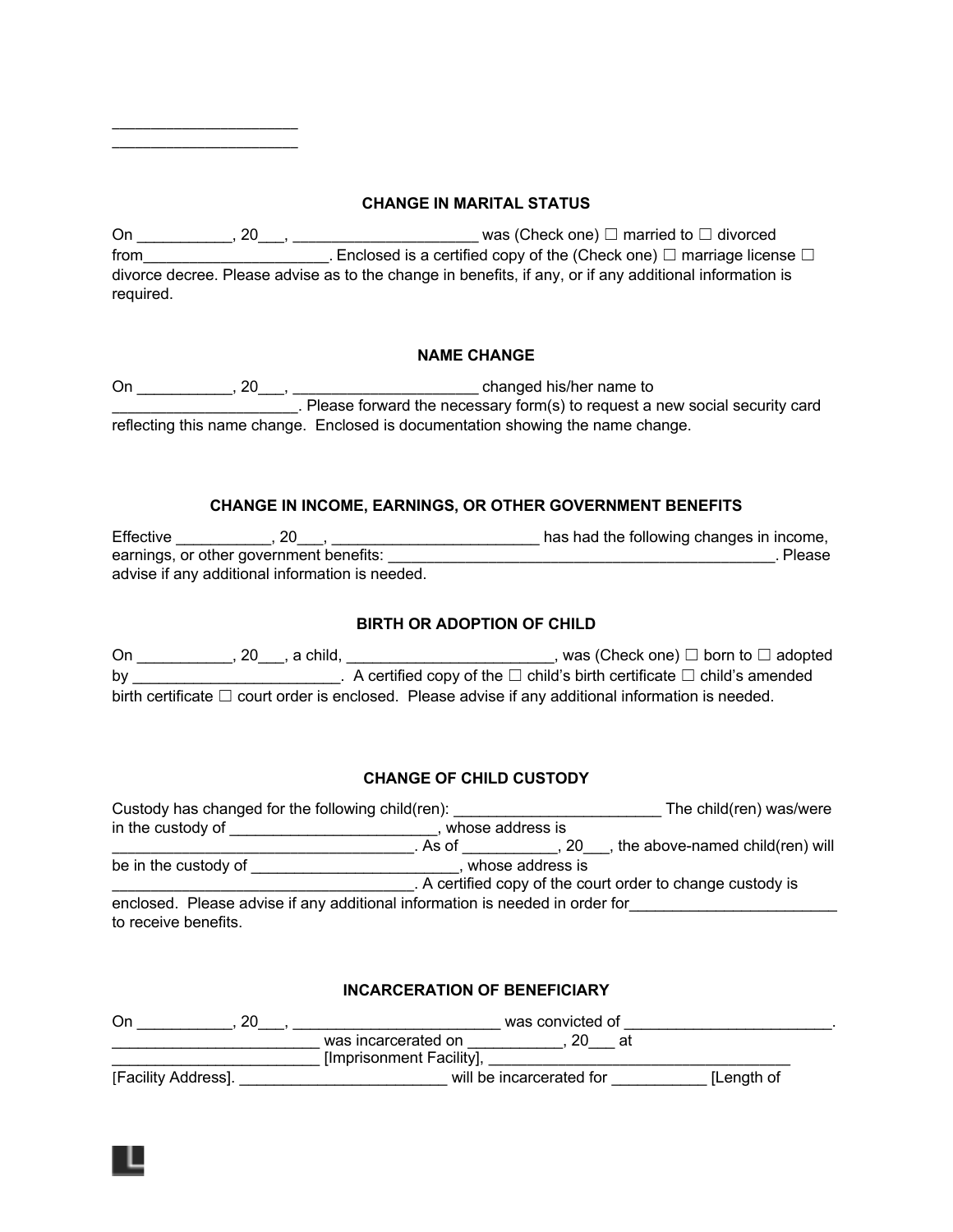Imprisonment]. Please advise if any additional information is needed, as well as the effect that this will have on \_\_\_\_\_\_\_\_\_\_\_\_\_\_\_\_\_\_\_\_\_\_\_\_\_\_\_\_\_\_\_\_'s benefits.

|                  |                                                                                                                                                                                                                                                                                                     | <b>DEPARTURE FROM UNITED STATES</b>          |                                                                                                                                                                                                |
|------------------|-----------------------------------------------------------------------------------------------------------------------------------------------------------------------------------------------------------------------------------------------------------------------------------------------------|----------------------------------------------|------------------------------------------------------------------------------------------------------------------------------------------------------------------------------------------------|
|                  |                                                                                                                                                                                                                                                                                                     |                                              | Length in the United States on <b>Common Common Common Common Common Common Common Common Common Common Common Common Common Common Common Common Common Common Common Common Common Commo</b> |
|                  | (Check if applicable) $\Box$ Please have social security checks forwarded to:                                                                                                                                                                                                                       |                                              |                                                                                                                                                                                                |
|                  |                                                                                                                                                                                                                                                                                                     | <b>DEATH OF BENEFICIARY</b>                  |                                                                                                                                                                                                |
|                  | died on ______________ died on ___________________, 20____, and was a resident of the State of<br>$\Box$ . (Check one) $\Box$ Enclosed is the decedent's last social security check and a certified copy<br>of the death certificate. $\Box$ Enclosed is a certified copy of the death certificate. |                                              |                                                                                                                                                                                                |
| of the decedent: | (Check if applicable) $\Box$ Please advise as to the survivor's benefits for the following dependent(s)/spouse                                                                                                                                                                                      |                                              |                                                                                                                                                                                                |
|                  | Name: ___________________________________Age: ___________________________________                                                                                                                                                                                                                   |                                              |                                                                                                                                                                                                |
|                  |                                                                                                                                                                                                                                                                                                     | <b>CHANGE IN DIRECT DEPOSIT ACCOUNTS</b>     |                                                                                                                                                                                                |
|                  | has changed financial institutions as follows:<br>Subsequently is former bank was and the set of the set of the set of the set of the set of the set of the set o<br>Example 20 [Bank Address], Account Number                                                                                      |                                              |                                                                                                                                                                                                |
|                  |                                                                                                                                                                                                                                                                                                     | [Bank Address], Account                      |                                                                                                                                                                                                |
|                  |                                                                                                                                                                                                                                                                                                     | <b>BENEFICIARY IS UNABLE TO MANAGE FUNDS</b> |                                                                                                                                                                                                |
|                  | has become unable to manage his/her funds because                                                                                                                                                                                                                                                   |                                              |                                                                                                                                                                                                |
| (Check one)      |                                                                                                                                                                                                                                                                                                     |                                              |                                                                                                                                                                                                |
|                  | □ On ____________, 20___, (Check one):                                                                                                                                                                                                                                                              |                                              |                                                                                                                                                                                                |